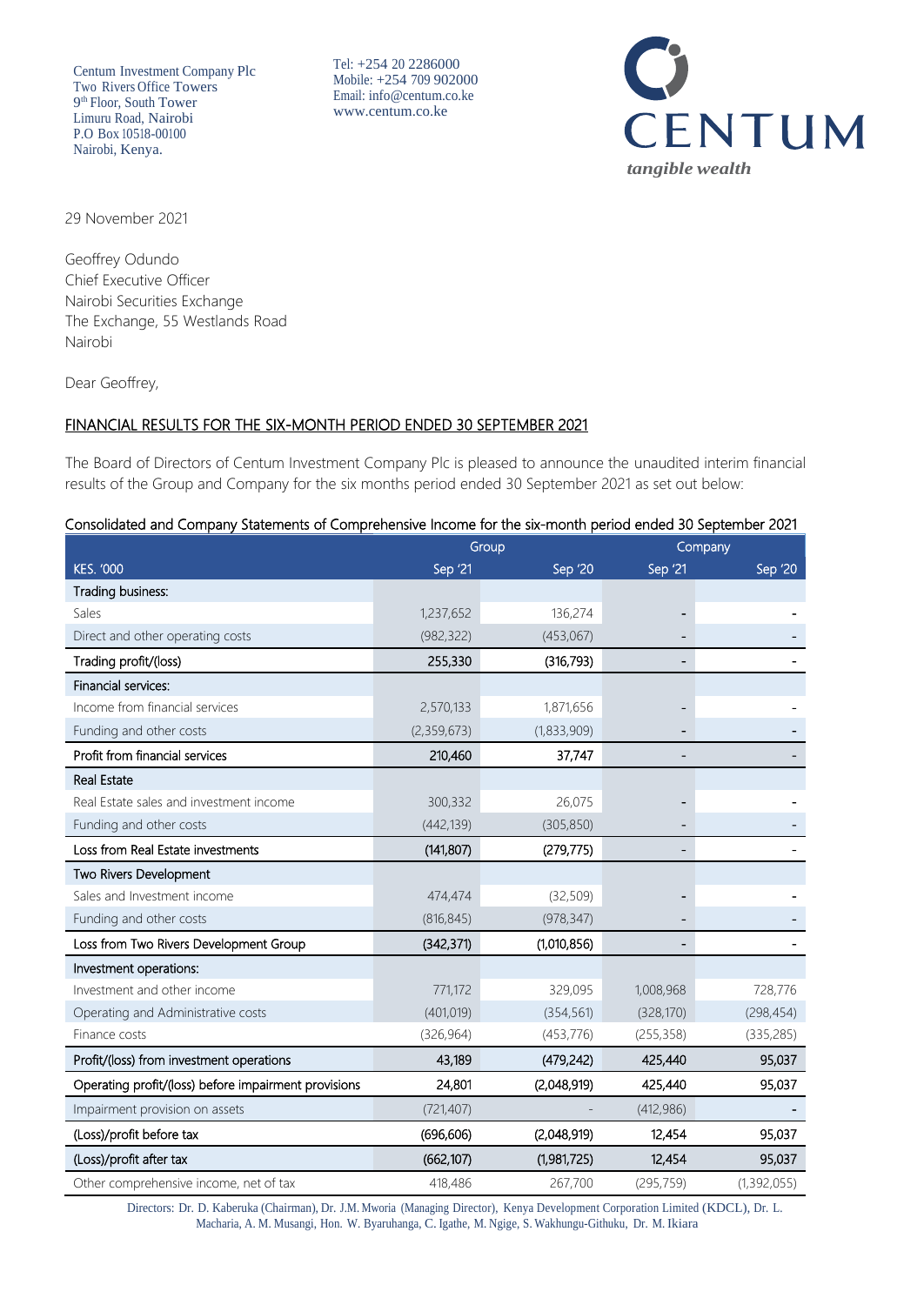| Total comprehensive loss | (243, 621) | (1,714,025)   | (283, 305) | (1,297,018) |
|--------------------------|------------|---------------|------------|-------------|
| Attributable to:         |            |               |            |             |
| Owners of the parent     | (176, 642) | (1, 121, 740) |            |             |
| Non-controlling interest | (66, 979)  | (592, 285)    |            |             |
| Total comprehensive loss | (243, 621) | (1,714,025)   |            |             |
| Earnings Per Share-Basic | (0.89)     | (2.09)        |            |             |

## Consolidated and Company Statements of Financial Position as at 30 September 2021

|                                      | Group    |                |         | Company |
|--------------------------------------|----------|----------------|---------|---------|
| <b>KES</b> million                   | Sep '21' | <b>Mar '21</b> | Sep '21 | Mar '21 |
| Investment portfolio                 | 22,667   | 20,173         | 46,365  | 46,039  |
| Cash and cash equivalents            | 4,385    | 5,877          | 298     | 867     |
| Other assets                         | 86,234   | 83,382         | 647     | 609     |
| <b>Total Assets</b>                  | 113,286  | 109,432        | 47,310  | 47,515  |
|                                      |          |                |         |         |
| Customer deposits                    | 24,517   | 23,070         |         |         |
| <b>Borrowings</b>                    | 26,312   | 25,501         | 4,040   | 4,122   |
| Other Liabilities                    | 16,080   | 13,813         | 1,951   | 1,571   |
| <b>Total Liabilities</b>             | 66,909   | 62,384         | 5,991   | 5,693   |
| <b>Total Equity</b>                  | 46,377   | 47,048         | 41,319  | 41,822  |
| <b>Total Capital and Liabilities</b> | 113,286  | 109,432        | 47,310  | 47,515  |
| NAV per share (KES.)                 |          |                | 62.09   | 62.85   |

## Consolidated and Company Statement of Cash Flows for the six-month period ended 30 September 2021

|                                                    |          | Group   |         | Company |
|----------------------------------------------------|----------|---------|---------|---------|
| <b>KES million</b>                                 | Sep '21' | Sep '20 | Sep '21 | Sep '20 |
| Opening cash and cash equivalents                  | 4,843    | 8,182   | (149)   | 1,875   |
| Net cash from operations                           | 1,985    | 536     | 776     | 3,908   |
| Net cash used in investing activities              | (4,918)  | (5,772) | (1,008) | (934)   |
| Cash generated from/(used in) financing activities | 1,542    | 5,377   | (255)   | (3,611) |
| Closing cash and cash equivalents                  | 3,452    | 8,323   | (636)   | 1,238   |
| Made up of:-                                       |          |         |         |         |
| Cash and cash equivalents                          | 4,385    | 8,850   | 298     | 1,743   |
| Overdraft                                          | (933)    | (527)   | (934)   | (505)   |
| Closing cash and cash equivalents                  | 3,452    | 8,323   | (636)   | 1,238   |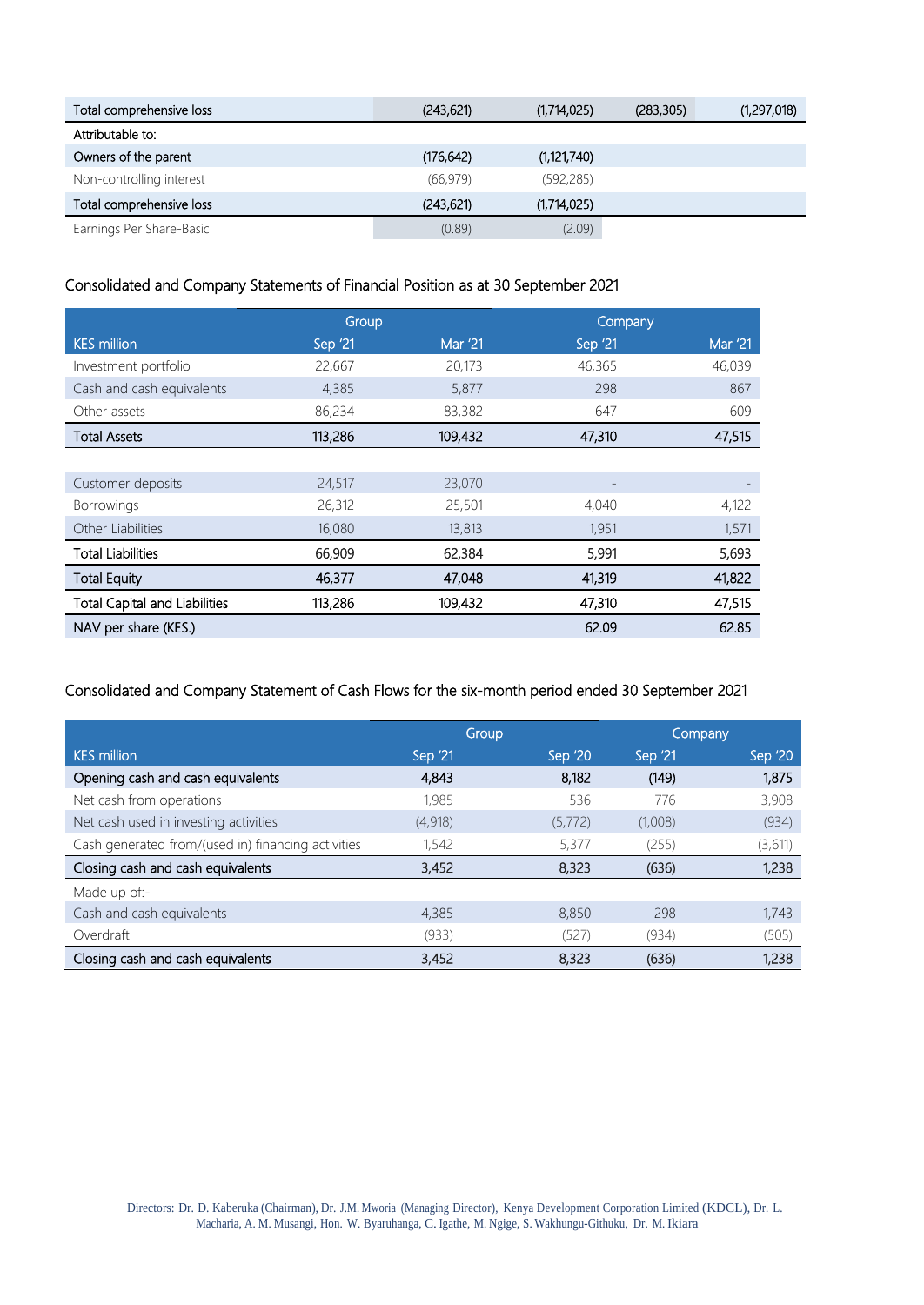## Consolidated and Company Statement of Changes in Equity as at 30 September 2021

|                           | Group   |         | Company         |         |
|---------------------------|---------|---------|-----------------|---------|
| <b>KES million</b>        | Sep '21 | Mar '21 | Sep '21         | Mar '21 |
| Share capital             | 333     | 333     | 333             | 333     |
| Share premium             | 590     | 590     | 590             | 590     |
| Other reserves            | 643     | 224     | 19,026          | 19,321  |
| Retained earnings         | 40,350  | 41,752  | 21,370          | 21,359  |
| Proposed dividends        |         | 219     |                 | 219     |
| Non-controlling interests | 4,461   | 3,930   | $\qquad \qquad$ |         |
| Total                     | 46,377  | 47,048  | 41,319          | 41,822  |

#### Financial Performance

As an investment holding company that acquires, creates value during the holding period and exits investments once they mature, the company's income statement is useful in evaluating the performance of the investment portfolio. The company's income statement sets out the return generated by the company in the period and how this return is applied to cover operating costs, finance costs, and dividends.

Consolidated performance gives the financial performance of the underlying portfolio companies and the proportion of that performance that is attributable to our shareholders. The company, as a majority shareholder in the subsidiaries, has control in the subsidiaries and is hence able to influence the timing of dividend payments, as well as the strategic direction of the investee companies. Earnings at the subsidiary are relevant to the company only to the extent that dividends from these earnings are made to the company. However, cumulative retained earnings are available for distribution in the future.

#### Company Performance

The Company's operating profit for the six-month period ended 30 September 2021 increased to KES 425 million from KES 95 million reported in the corresponding prior year period, driven mainly by the 38% increase in investment income. This increase in operating profitability is attributable to higher investment income as the company continued rebalancing its portfolio in line with its capital preservation and liquidity enhancement objectives. The profit aftertax declined to KES 12 million from KES 95 million driven by a non-cash impairment provision of KES 413 million following a conservative assessment of the realizable value of some of the assets on the Company's balance sheet. The benefits of the strategic decision to pay down debt, has resulted in the reduction in finance costs by 24%. During the six-month period ended 30 September 2021, the company booked revaluation losses of KES 296 million, lower than prior period of KES 1.4 billion, in line with our conservative asset valuation policy.

Debt Reduction: During the year, the company did not take up any long-term debt, in line with its strategic objective of fully deleveraging the balance sheet at Centum level. Long term debt may be used to finance projects and investments at investee company level, depending on the debt capacity of the specific projects and investments undertaken by the different investee companies. The positive impact of deleveraging on the balance sheet is a 24% reduction in the company's finance costs in the six-month period ended 30 September 2021, compared to the corresponding period in the prior year.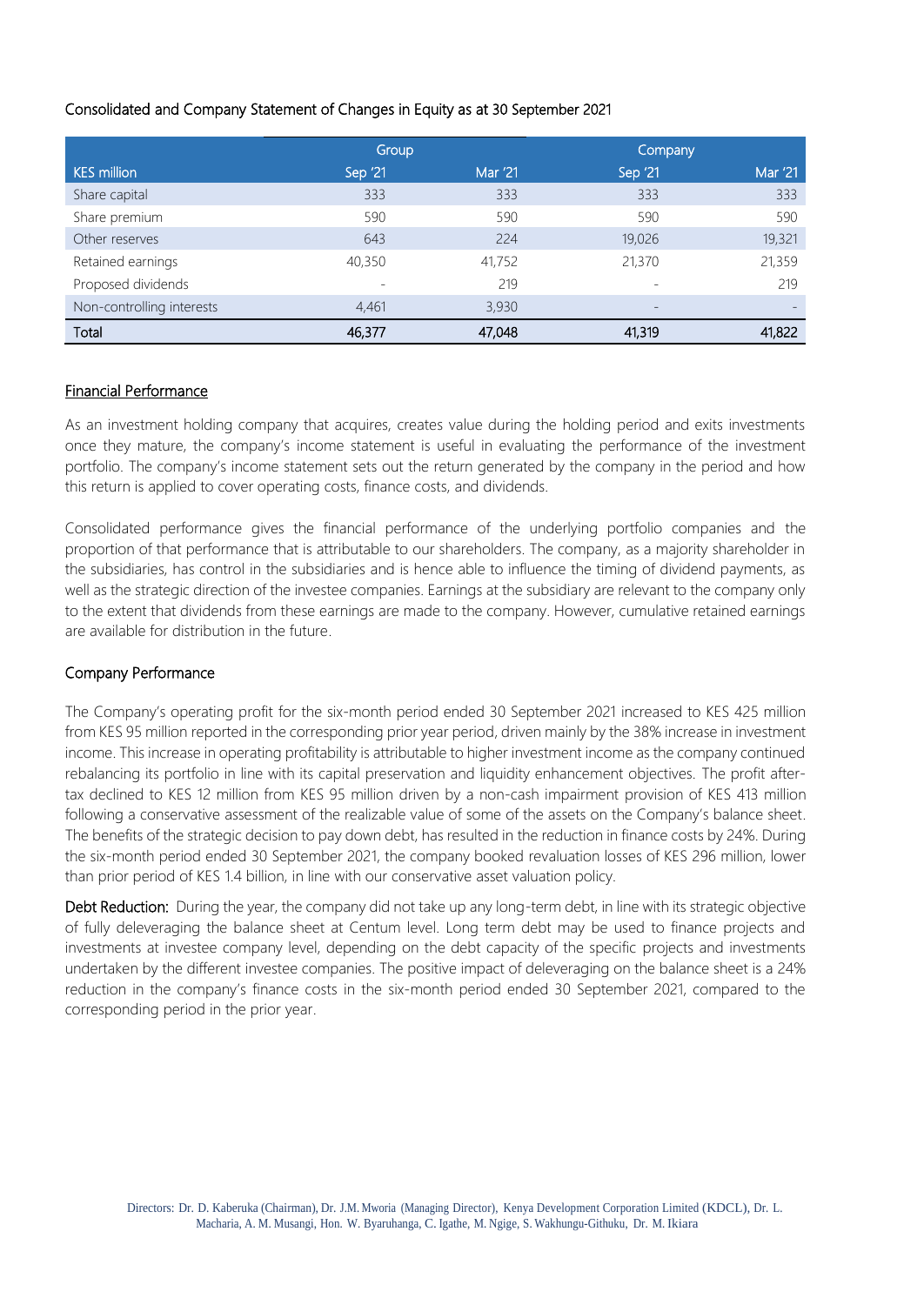A summary of the trend in the gearing position is set out below:

| <b>KES million</b>         | <b>FY '17</b> | <b>FY '18</b> | <b>FY'19</b> | <b>FY'20</b> | <b>FY'21</b> | <b>HY'22</b> |
|----------------------------|---------------|---------------|--------------|--------------|--------------|--------------|
| Short Term debt            | (982)         | (3,482)       | (108)        | (7,486)      | (4, 122)     | (4,040)      |
| Long Term debt             | (13, 674)     | (11, 360)     | (16, 036)    |              |              |              |
| Total debt                 | (14, 656)     | (14, 842)     | (16, 144)    | (7, 486)     | (4, 122)     | (4,040)      |
| Cash and Cash Equivalents  | 2,447         | 1.078         | 253          | 2,912        | 867          | 298          |
| Marketable Securities      | 3,133         | 3,566         | 3,781        | 6,053        | 6,668        | 7,592        |
| Net (debt) / Cash Position | (9,076)       | (10, 198)     | (12, 110)    | 1,479        | 3,413        | 3,850        |
| Equity                     | 44,808        | 48,686        | 52,600       | 47,439       | 41,822       | 41,319       |
| Net debt to Equity         | 20%           | 21%           | 23%          | Nil          | Nil          | Nil          |
| Long Term debt to Equity   | 31%           | 23%           | 30%          | Nil          | Nil          | Nil          |

#### Net Asset Value Per Share

The Net Asset Value per share declined slightly from KES 62.85 to KES 62.09. The decline was on account of KES 283 million comprehensive loss for the six-month period, which resulted from the impact of the impairment of KES 413 million and unrealised fair value loss of KES 296 million through other comprehensive income and KES 219 million; being FY 2021 dividend declared during the period.

### Consolidated Performance

For the purposes of understanding the Group's performance, we have distilled the business into four distinct segments.

- (i) Private Equity: Growth Portfolio including Trading Businesses and Financial Services entities
- (ii) Private Equity: Real Estate Portfolio
- (iii) Private Equity: Two Rivers Development Portfolio
- (iv) CICP's Investment operations, including returns from the High Yield Portfolio

The Group's consolidated Operating Profit improved to KES 25m from a prior year loss of KES 2 billion excluding impairment provisions. The after-tax loss for the six-month period narrowed to KES 662 million from a prior year loss of KES 1.9 billion. The key performance drivers are analysed in the segment highlights below:

Trading businesses: Trading businesses recorded improved performance in the six-month period compared to last year with a profit of KES 255 million compared to a prior year loss of KES 317 million. This improved performance is attributable to Longhorn Publishers which recorded bottom-line growth by regional expansion and a recovery in the education sector following the re-opening of schools. In 2020, Longhorn was adversely impacted by the schools' closures that were necessitated by Covid 19 pandemic containment measures. The trading businesses have also paid down their debt to KES 805 million as at September 2021 from KES 1.3 billion in March 2021.

Financial Services: Financial Services recorded a five-fold growth in profitability in the six-month period compared to last year with a profit of KES 210 million from a prior year profit of KES 38 million. The improvement is attributable to the strong performance by Sidian Bank which improved its profitability in the six-month period ending September 2021 to KES 255 million from KES 15 million over a similar period prior year. Other subsidiaries included in the Financial Services segment including Nabo Capital and Zohari Leasing also recorded improved performance as the impact of Covid 19 on businesses continues to wane.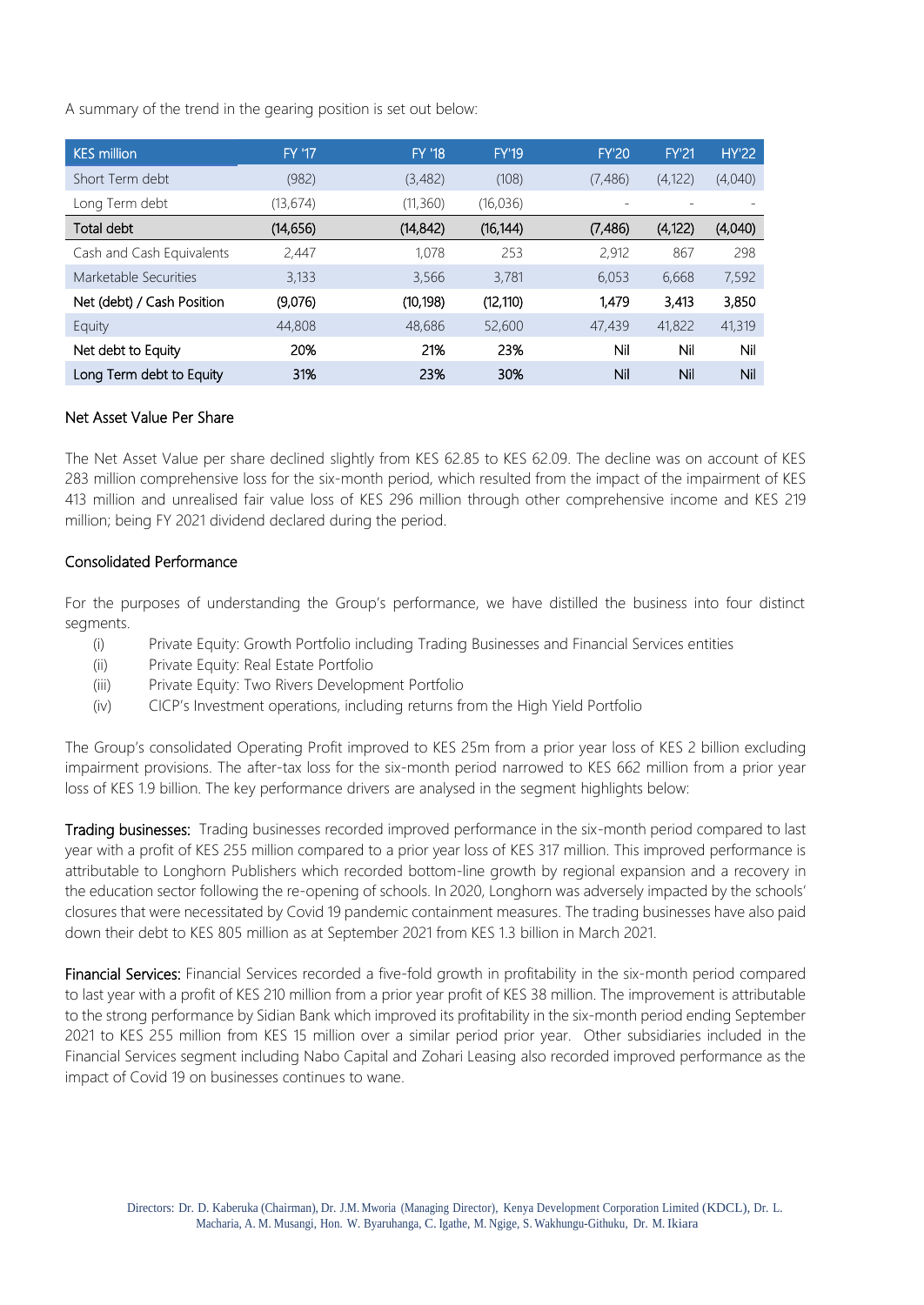Real Estate: Centum RE, the Real Estate business, halved its six-month period loss to KES 142 million from a loss of KES 280 million recorded in the six-month period ended 30 September 2020. The key drivers for the improved performance included profit from sale of residential units of KES 144m and gain on disposal of development rights of KES 63 million. Finance costs increased by KES 67 million, given that one of the Real Estate subsidiaries took new borrowing within FY20 and hence the finance costs in the six months period ended 30 September 2021 relate to a longer period.

The receivable from development rights sales and the available inventory and receivables from residential projects financed by the borrowings is KES 10.2 billion, net of costs-to-completion. This gives a cover of 2.1x over the debt. Centum RE's cash holding at 30 September 2021 was KES 1.4 billion. At a net debt position of KES 4.98 billion, Centum RE has an asset cover of 8x over the debt and a gearing ratio of 21%. All the project finance debt, including the corporate bond, is fully covered by the escrowed cash and the projects' inventories and receivables.

Two Rivers Development Limited: Though the bulk of the loss in the consolidated statement of comprehensive income is attributable to the performance of Two Rivers Development Limited (TRDL), the business recorded significant improvement, posting a loss of KES 342 million in the six-month period ended 30 September 2021 compared to the KES 1 billion posted in the corresponding prior-year period. Though Centum Investment holds a 58% equity stake in TRDL, we have recognized TRDL's performance in our consolidated financial statements as if we own a 100%. Excluding TRDL, the consolidated Operating Profit would have been KES 367 million. The loss at TRDL is driven by high finance costs. The boards of TRDL and Two Rivers Lifestyle Centre ("TRLC") have respectively initiated steps to restructure the balance sheets to reduce the interest paying debt and significant progress towards this objective has been made.

#### Investment Operations:

At a consolidated level, the investment operations of the group had an operating profit of KES 43 million (excluding impairment provision) compared to a prior year loss of KES 479 million. The current six-month period consolidated net loss after tax was KES 662 million compared to a prior year loss of KES 2 billion. The after-tax loss was mainly driven by an impairment provision of KES 721 million on some of the assets following a prudent assessment. The impairment loss was however mitigated by (a) a 134% increase in investment income mainly driven by the positive performance in the Marketable Securities Portfolio as well as dividend income, (b) a 28% reduction in Finance Costs in line with the reduction of debt at company level as well as across the group. Though operating costs increased marginally by 13%, concrete steps have been taken after the half year to re-organize the company and save up to Kes.150 million in operational costs annually going forward. The full benefit of the re-organization will accrue in the next financial year.